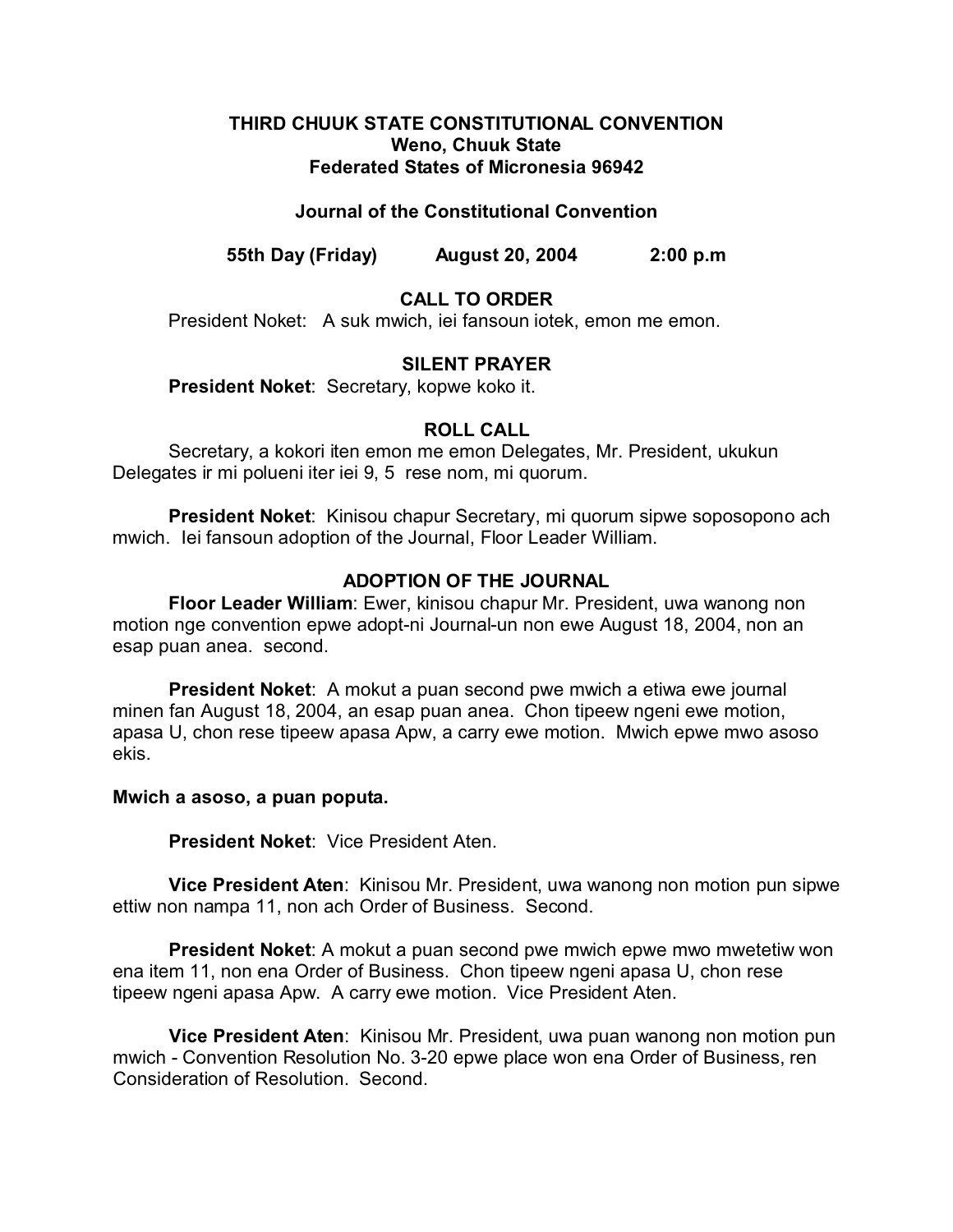## **CONSIDERATION OF RESOLUTION**

**President Noket**: A mokut a puan second pwe Convention Resolution No. 3-20; epwe place won ena Order of Business 11, ren Consideration of Resolutions. Chon tipeew ngeni we motion apasa u, chon rese tipeew ngeni apasa Apw. A carry ewe motion. Floor Leader William. Sipwe mwo asoso.

#### **Mwich a asoso, a puan poput asefan.**

**President Noket**: Mwich a poputasefan. Floor Leader William.

**Acting Flr. Ldr. William**: Kinisou chapur Mr. President, uwa wanong non motion nge convention epwe etiwa CR. No. 3-20; ewin me soponon anea. second.

**President Noket**: A mokut a puan second pwe mwich a etiwa CR No. 3-20; non ewin me soponon anea. Chon tipeew ngeni ewe motion, apasa U, omusano uwa mwan. Iei fansoun epwe wor discussion won ewe Resolution ika mi wor. Delegate Wiliander.

**Delegate Wiliander**: Ewer, kinisou chapur President, ita upwe chok puan ii tungor ngeni Vice President ika epwe tongeni puan menapa ngeniei nongonongun me auchean ei Resolution. Kinisou chapur.

**President Noket**: Vice President Aten, kose mochen kopwe emweni mwich ren ena resolution.

**Vice President Aten**: Kinisou Mr. President, ei Resolution fan iten metewe e pass seni Committee won Public Finance, me met. Public Finance and Revenue, mi wor ewe Delegate Proposal, ren epwe imuno ekkewe accounts. Ren Judiciary, Executive, Municipality, me Legislative. Iwe am mi kuna pun non ewe Public won Committee-n Public Finance and Revenue, am mi kuna pun eu angang an Legislature. Nge mi namot ina popun non ewe report seni ewe Public Finance and Revenue Committee re recommend-ni pun sipwe fen wanong non Resolution tungor ngeni Legislature ar repwe nengeniochu sefani ewe Financial Management Act of 1982, epwe puan pachenong ekkewe imunon account. Fan iten ekkewe testimonies mi tonong non committee hearings me Public hearings. Ei men, amwo ita repwe chok ii capacities, nge fan iten sise tongeni angonong non an Legislature angang, ina popun ewe Committee on Finance e recommendni pwe sipwe tungorei Legislature epwe pusin ani ei angang. Kinisou Mr. President.

**President Noket:** Kinisou chapur Mr. Vice President, mei fat, Chairman Rosokow.

**Ese fat an poraus me won tape**.

**President Noket**: Chairman Stephen.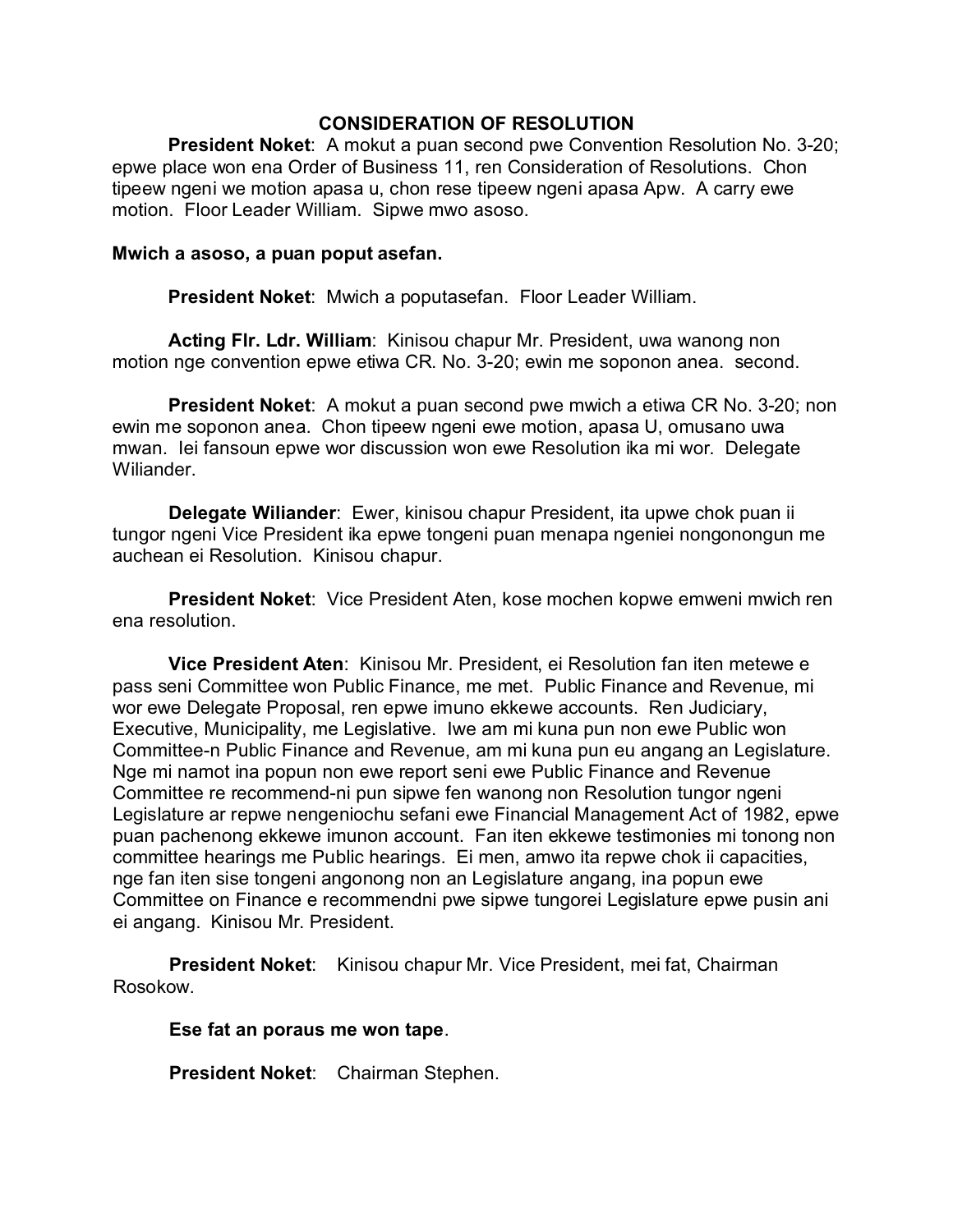**Chairman Stephen**: Kinisou Mr. President, usun epwe fen marar mefiem me good delegate, nge upwe chok ekis questionuni epwe ifa usun an epwe binding ika persuasive ekkei resolution upon the Legislature, the absence of Constitutional mandate, ina ena uwe ani question, so on the resolution \*\* budget, uchok ii pual ma oput an epwe nusmwan om na signature won taropwe a pual etiw nomw won chepenin an ekkan Representatives, Senators chepen nge esapw mwo compare-e non ai nenengeni.

**President Noket**: Floor Leader William K.

**Floor Leader William**: Ewer, kinisou chapur Mr. President, ai nuku mei ouchea ei mettoch pun ew chok ii request, esapw ew proposal pwe ew wesen tingor ngeni ach kewe 2 ruu imw non legislature. Ina pwata me rei esapw pual ii wor ach ma men, pwe ew chok ach tingor ngenir, iwe ir ma repwap nenengeni ika ia epwe tawe me ia ar repwe fori en napanapen tingor. Iwe iei popun ngang mi fen pual achifouwa chechemeni pwe ei ew chok tingor, ngeni ekkewe ruu 2 imw, ar repwe achifouwa en tingor. Kinisou.

**President Noket**: Sipwe mo ekis asoso,

**Mwich a asoso, mwich a pual niwin sefan.**

**President Noket**: Iei fansoun discussion won ei resolution. Chairman Mino.

**Chairman Mori**: Kinisou Mr. President, ei resolution a men och, ai nuku met efen katou fansoun asoso, pun kich mi poraus won non ekkewe ranin pun sipwe awora ew resolution to this effect, however, I want to ask if we can review the makeup of this resolution. The makeup in which the wording of the resolution needs to be touch up, ren an epwe refectini non, in a more concise and the perhaps more, an epwe ekis wesesen wau the intention of this resolution. I can not specifically point out ekkei metoch ngang u fosun non ei atun nge if we can, sometime ach sipwe nenengeni the writing of this resolution. Ina chok ai na ekis mochen ai upwe wanong. Kinisou Mr. President.

**President Noket**: Ese pual wor mefien emon. Chairman Stephen.

**Chairman Stiphen**: Ewer, iei sichok karan fofosun chok ii en portability won en metoch nge, ach sipwemw pual angenongei ena substance, meni moni epwe separated non an municipal account, ika legislative suppose to the executive. Uwa men ma fen pwapwa ika epwe wor monien municipal epwe imwuno non ar account ika, non ei fansoun sia fein ngeni. Ina pual ai an asounam won ei ekis men, nge ii re ma mochen epwe nikinikoch pun epwe chive ngeni ei reality sia feino ngeni site watiw nouch ei resolution iwe ra fen, ekkei representative ra, ma meni ei moni repwe emuwno accountun? Ena pual ai chok wewengaw.

**President Noket**: Floor Leader Keiuo.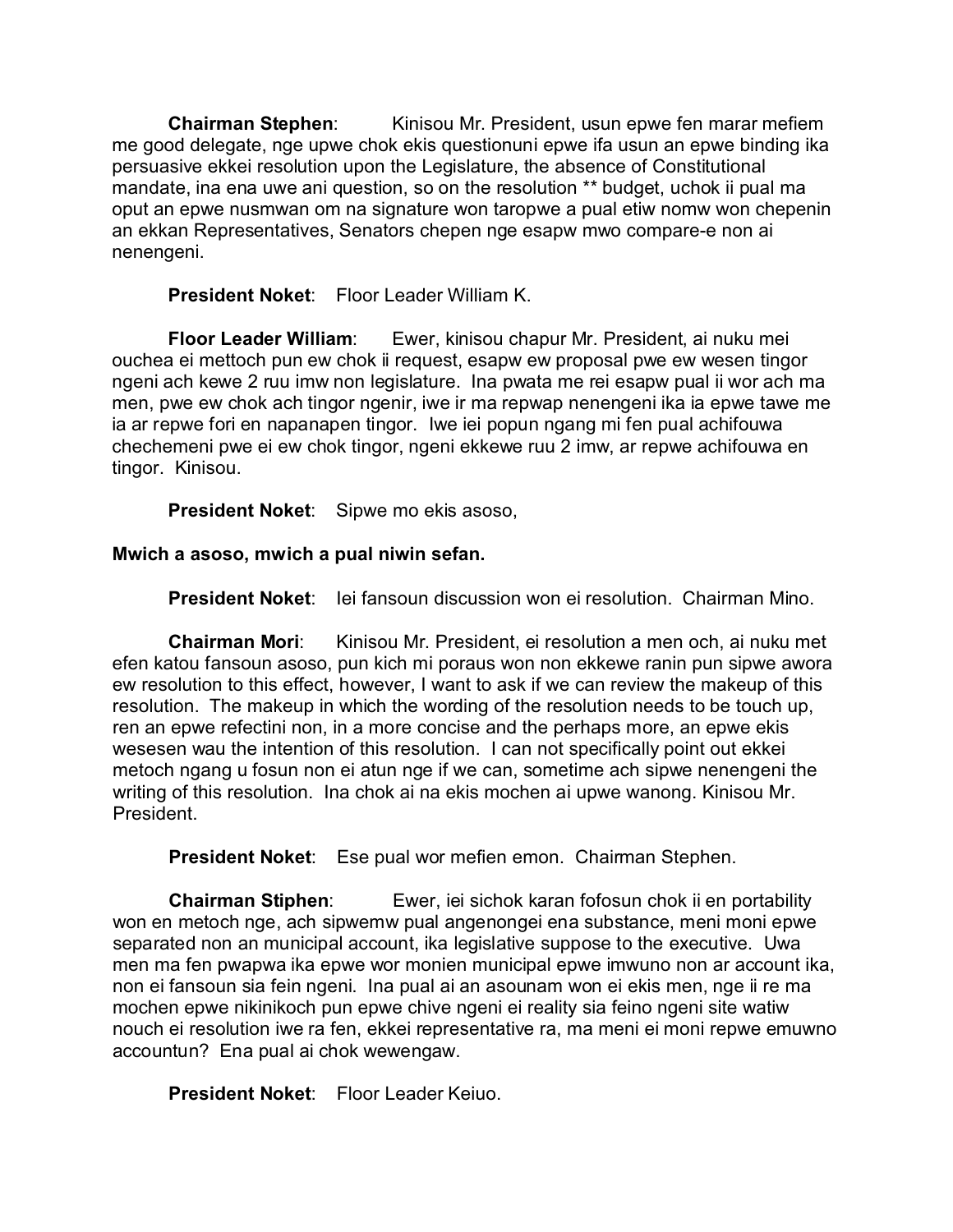**Floor Leader William**: Ewer, kinisou chapur Mr. President, a men ouchea ewe poraus e tota seni Chairman Stephen, mei ennet pwe ei separation of accounts epwe wor kapasan epwe feito me ia, iwe ai nuku pwe ika sii nengenochu ina epwe nomw non arapakan ngeni ena line 15 wheras. Mei wor noun municipal moni 7 million a wes taropwen seni ekkewe year tori 2003, seni 2002 tori 2003 mi fat pwe 3 million, only 56 out of 3 million noun State. Iwe ai nuku pwe ina ew ouchean ei resolution epwe pual tongeni anisi ena separation of accounts, pwe meni ma municipal remochen nour kewe moni epwe pual a ngeni nour kewe account pwe repwene pukun ineti ewe, kuta nenian pwe esap chiwen CIP, pwe a ew current account. Iwe ai nukuk mei pual auchea epwe introduce ei separation of account. Ekkena moni a set aside pwe a fen monota an epwe ne sa ngeni Chuuk, non wesewesen nikinikin foufoun moni, iwe ai nuku ina popun ra pual atapwana ei tingor an epwe tongeni exit.

President Noket: Vice President Aten,

**Vice President Aten:** Kinisou Mr. President, ekis chok aninis ngeni an floor leader memef won ei resolution, ika ei Convention e chechemeni pun si passini ew 8% none restricted operation fund kich sia fen passini, iwe inan na monien municipality epwe pual tonong non ar kena account.

**President Noket**: Ese pual wor ami kapas eis, ika memef. Chairman Stephen.

**Chairman Stephen**: Arapakan epwene unusono ei Constitution ekkei proposal, napengeni language me projectionun ei constitution iwe, general fund, ew chok account, treasurer, iwe en metoch ina usun epwe deviate seni ach kei ekkoch proposal, awewe, Section 6, metoch meinisin sia wewefengen won nge usun repwene sa fesen, non ai nenengeni. Iwe a constitution ika, statutory ikan. Ai nuku ewe financial management act, echok pual ii pursuant to a constitution. Nge sise tongeni sipwe no painiti chon ei ukun, nge peiniti peichei chamen ewe men. Ina wewen fen anganga the Constitution in whole, with regards to the finance area, iwe statutory epwap tatapoto. Nge ei nikinik, wewen sia mweteseni fen ach constitutional duty ach sipwe fananong non ei constitution, iwe sa mwetetiw non statutory level, ai nuku ese fen chiwen nikinikoch. Ina wewen u mochen upwe tingor, sipwe pual mai nenengen sefani ewe ekkewe nanew, taitapuchok ngingir pual sar, iwe upwe kan pual tio sefan woch ngang ai kan poporous fan itach meinisin sap fan iten ai interest, fan iten nesor me ponon u mochen saveini ach pwal base, use mochen emon epwe critisizeini ach ei angang epwe challenge. Ina wewen sipwe kapasan Uman ewe, "Fetan non uwasen umunoni ei men pun esap pual sau emon umuno ete nikinikingaw ach ei angang. A ii naf, me rei a naf urusoun me kiniochun ach mochen sipwe peri nouch ei Chuunapen Annuk non ach ei sa fein ngeni nesopweonon nge sipwene fefetan pwetete ngeni ena tapekiri, pwetete, slowdownuni parikin wach una pun sipwe conclude non nimenimochun chonifachen en Constitution. Kinisou chapur Mr. Preisent.

**President Noket**: Sipwemw ekis asoso.

**Mwich a asoso, mwich a pual niwin sefan.**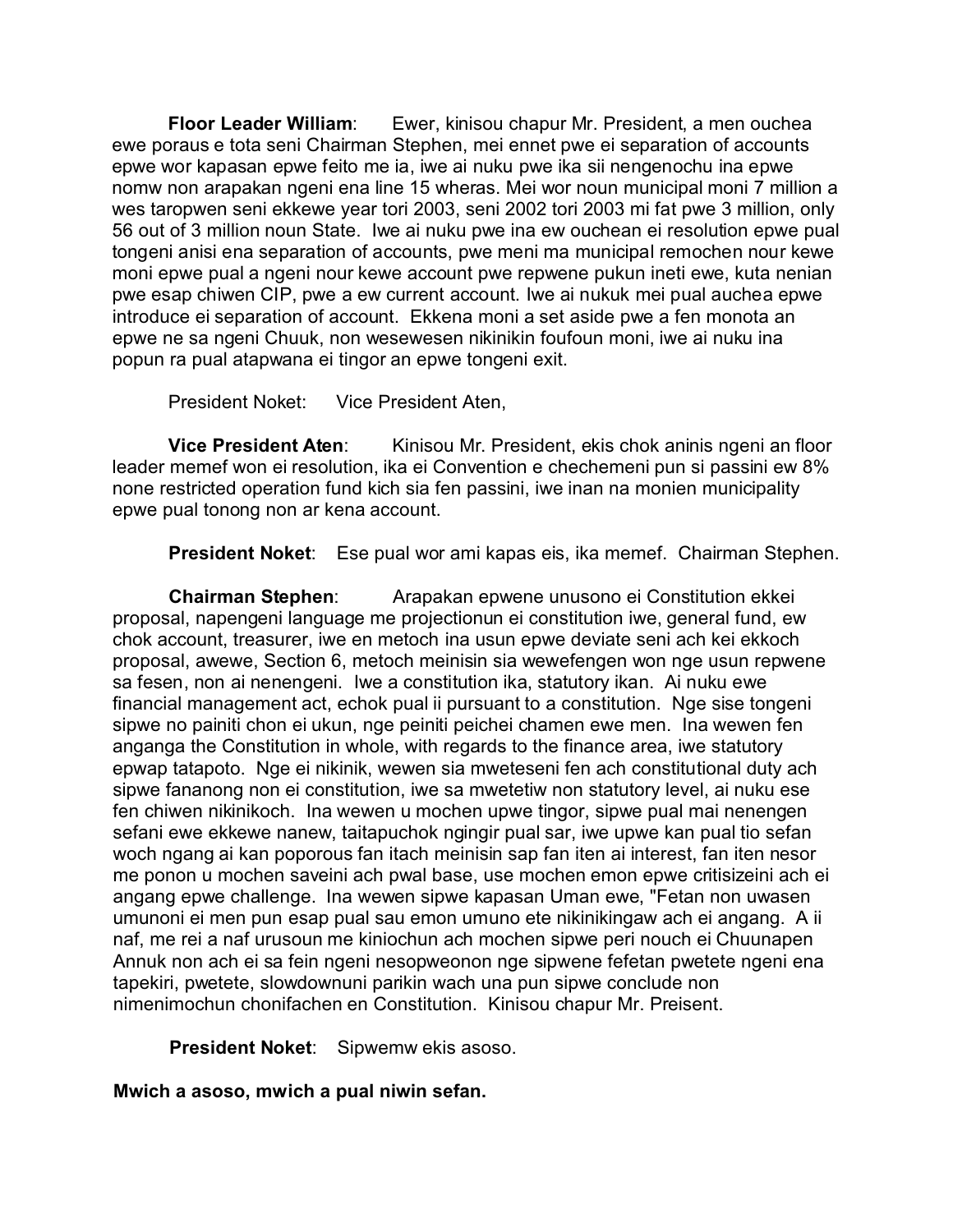**President Noket**: Sa poputa, iei kich mei nomw won ena order of business 11, consideration of resolution kich mei nomw won CR No.3-20, iei fansoun discussion. Vice President Aten.

**Vice President Aten:** Kinisou Mr. Presiden, Uwa wanong non motion pwe rule e requireini written amendment epwe mo suspended.

**President Noket:** A mokut a pual second pwe ewe rule e requireini written amendment epwe mwo suspended pwe epwe wor ei amendment orally. Chon tipew ngeni pwe mwich a tipew ngeni ewe motion apasa U, chon rese tipew ngeni apaswa Apw. A carry ewe motion. Vice President Aten.

**Vice President Aten:** Kinisou Mr. President, upwe tingor ngeni Mr. Secretary an epwe read out ewe floor amendment.

**President Noket**: Secretary kose mochen kopwe read out ekkewe written amendments.

**Secretary Paul:** Propose amendment Mr. President non na title, na last line mei pachenong Financial Management Act 1982 epwe insert ena fos and epwe and include the separation of accouts. Aruwen amendment, a fis won line 12, page 1, whereas such a proposal aims at, epwe pachenong ena fos establishing, establishing epwe inserted nefinen at me separating, iwe ena fos separating epwe winiti separate esap pual chiwen I N G. Epwe such a proposal aims at establishing separate accounts a feilo feilo feilo. Won second page, line 13, stronging earge to improve and revive epwe katano ena reformed me update, iwe in your thereof epwe inserted, improve and revive iwe a pual sopwosopweno a the financial management act of 1982 to include establishing a pacheta separate accounts for each of the branches of the State Government and the Municipal entities. Iwe ekkena fos meinisin won line 14, epwe katano. Mwirin enan word entities, epwe pacheta en and. Iwe ekkena fos won line 14 epwe katano meinisin pun ien a etiw won en floor amendment. Upwe aniwini, mwirin ena financial management act of 1982, epwe to include establishing separate accounts for each branches of the State Government, and the municipal entities" iwe ekkan meinisin fos won line 14, epwe stricken out.

**Vice President Aten:** Ew addition ngeni ewe Mr. Secretary a fen apasau, line 6 won 1st page, epwe cross out is outdated and, iwe after needs to be reformed, epwe pachenong and updated. So move Mr. President.

**President Noket**: A mokut a pual second pwe meinisin ekkewe propose amendment secretary a aneanau fengen me met ewe Vice President a aneanau, mwich a etiwa. Iei fansoun poraus won ekkewe amendment. Floor Leadr William.

**Floor Leader William**: Kinisou chapur President, ai nuku ese ii chiwen wor ach pual wewengaw ngeni ekkewe amendment pwe mi nikinikoch, iei popun uwa wanong non motion pwe a koukutiw anini.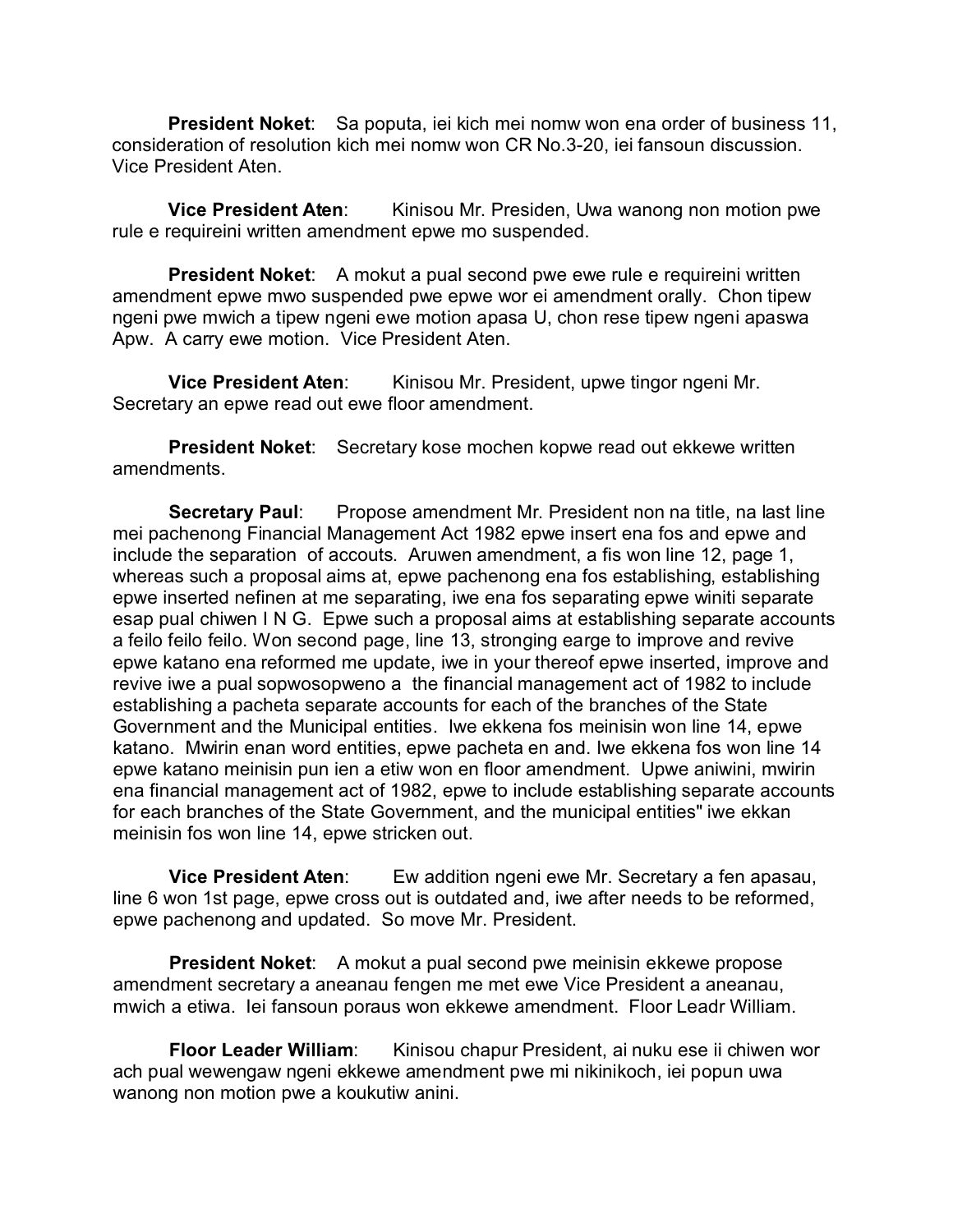**President Noket**: A mokut a pual second pwe a koukutiw anini won ekkewe amendments. Chon tipew ngeni ewe motion, apasa U, chon rese tipew ngeni apasa Apw. A carry ewe motion, iei sipwene utut won ekkewe amendments. Chon tipeew ngeni pwe Mwich a pass-ni ekkewe amendemt. Chon tipeew ngeni pwe mwich a pass-ni ekkewe amendments met secretary a aneanauu fengen me Vice President, apasa U, chon rese tipeew ngeni apasa Apw. A carry ewe motion. Iei sia pwan niwiniti ewe unusen ei proposal fengen me met ewe amendments. Iei fansoun poraus won.

**Floor Leader William**: Kinisou chapur Mr. President, fan iten ewe awewe non ewe asoso, fiti fengen me ekkewe amendments a tonong iei popun uwa wanong non motion pwe a koukutiw unusen poraus non unusen en Resolution. Second.

# **UNFINISHED BUSINESS - PLENARY**

**President Noket**: A mokut a puan second pwe a koukutiw anini won unusen ei Proposal fengen me met mi amendment. Chon tipeew ngeni ewe motion, apasa U, chon rese tipeew ngeni apasa Apw. Iei fansoun - sia nom won iaei. Iei sipwene utut won we Resolution, nge me mwen ach sipwe utut won mi chok wore na technical technical change line 7, ena kapas inspirations uwa ekieki epwe mak aspiration. Echok ekis mwanino ena inspire epwe aspire, iwe sipwe ne utut won unusen ei Resolution. Chon tipeew ngeni pwe mwich a pass-ni Resolution - Convention Resolution No. 3-20; apasa U, chon rese tipeew ngeni apasa Apw. A unanimous chon tipeew ngeni ei Resolution, a pass ewin me saponon anea. Iei sia nom non item 6. Unfinished business.

**Floor Leader William**: Kinisou chapur Mr. President, fan iten ena item No. 6, uwa wanong non motion pwe all the items ach ita sipwe angang won ren ikenai epwene tongeni angangen non Monday. I so move. Second.

**President Noket**: A mokut a puan second pwe meinisin ekkei item mi left won nouch ei Order of Business epwe puan nom won nouch we Order of Business non Monday. Chon tipeew ngeni ewe motion, apasa U, chon rese tipeew ngeni apasa Apw. A carry ewe motion. Flr. Ldr. William.

**Floor Leader William**: Kinisou chapur Mr. President, fan iten ena wewe, uwa wanong non motion pwe convention epwene mwo sareno ren ikenai, niwinsefan kunok 10:00 non Monday. Second.

**President Noket**: Mwich epwe mwo ekis asoso.

# **Mwich a asoso, mwich a poputasefan.**

**President Noket**: Ewe motion ren ach sipwene sareno tori kunok 10:00 non Monday, a puan second. Chon tipeew ngeni ewe motion apasa U, chon rese tipeew ngeni apasa Apw. A pass ewe motion, sia sar tori kunok 10:00 non Sarinfan. Mwich A SAR.